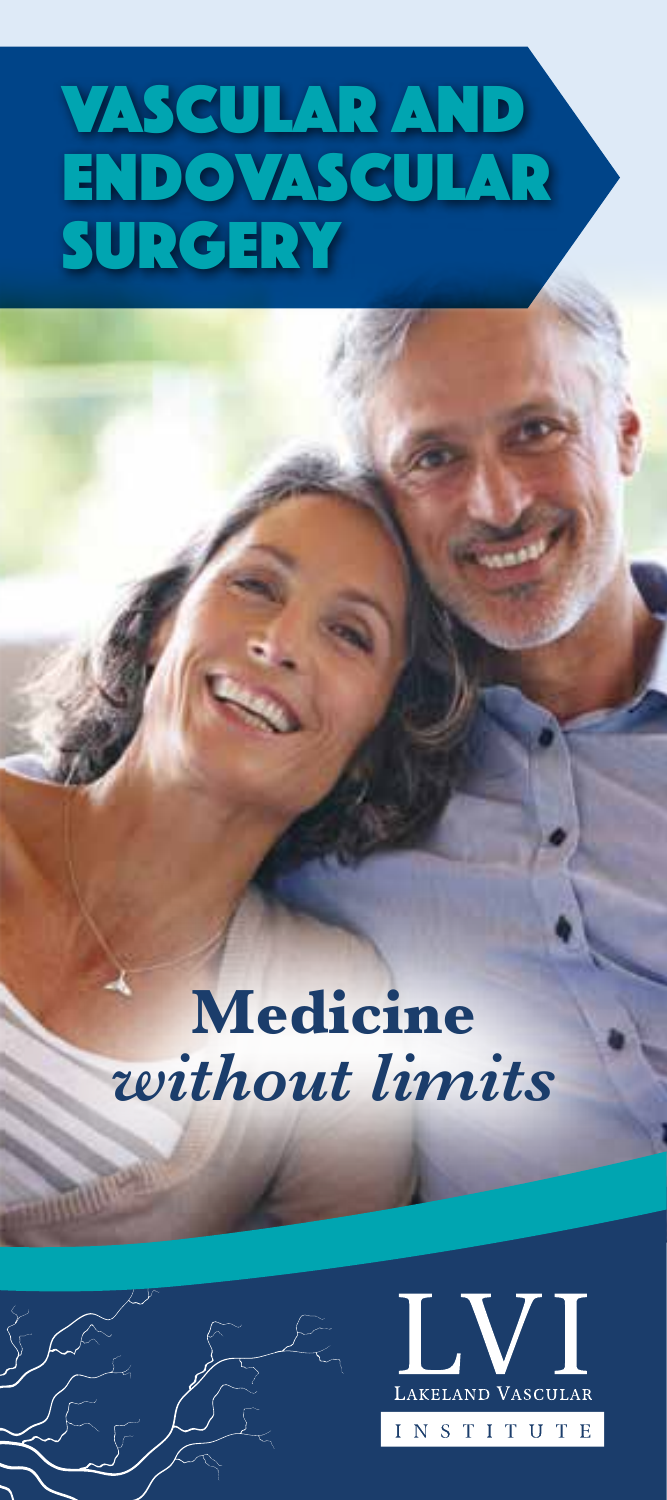# Minimally invasive and surgical treatment for the full range of vascular conditions

Supported by the most advanced diagnostic techniques, and able to perform both minimally invasive (catheter based) procedures and traditional surgery, our vascular experts restore blood flow to the extremities, repair aneurysms and other vessel trauma, and other vascular conditions.

The vascular surgeons at LVI have undergone extensive fellowship training to stay abreast of this constantly evolving field. Every recommended treatment approach is based on the individual needs of the patient and the latest, evidence-based medical practice.

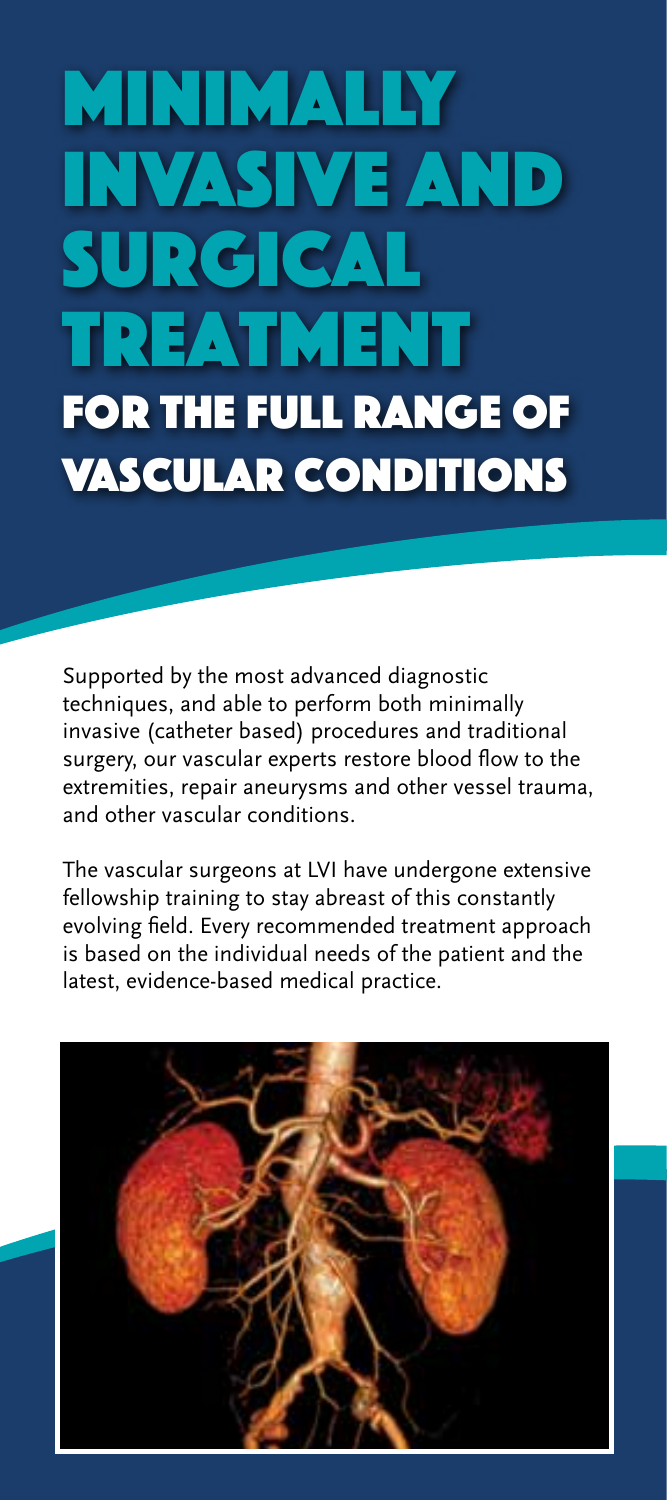

### **Our vascular surgery capabilities include treatment for the following conditions:**

**Abdominal Aortic Aneurysm**

**Aortic Dissection**

**Aortoiliac Occlusive Disease**

**Carotid Artery Disease**

**Chronic Venous Insufficiency**

**Deep Vein Thrombosis**

**Fibromuscular Disease**

**Giant Cell Arteritis**

**Hemodialysis Access**

**Infected Bypass Graft**

**IVC Filter Removal/Placement** **May Thurner Syndrome Mesenteric Ischemia Peripheral Aneurysm Peripheral Artery Disease Pulmonary Embolism Renovascular Disease Stroke Thoracic Aortic Aneurysm Varicose Veins Vascular Infections Vascular Trauma Vasculitis**

**Visceral Artery Aneurysm**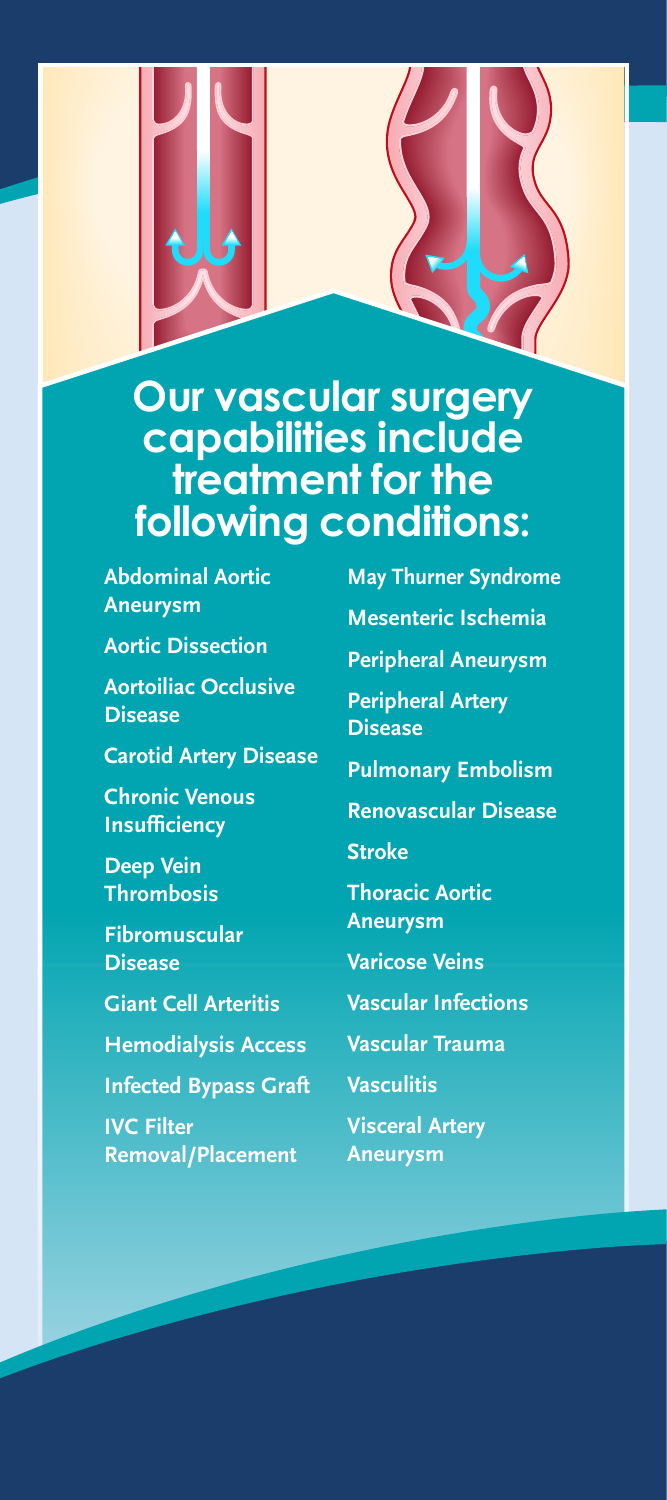### **PROCEDURES WE PERFORM**

#### **Angiogram and Arteriogram**

These vascular imaging tests allow our vascular specialists to assess blood flow through the arteries and check for blockages. In some cases, treatments may be performed during one of these tests. Angioplasty uses a balloon-tipped catheter to open a blocked blood vessel. Sometimes, the placement of a stent inside the artery is required to keep the artery open and to maintain sufficient blood flow.

#### **Abdominal Aortic Aneurysm Repair**

To repair aneurysms within the abdominal aorta, we perform two procedures: endovascular grafting with stent placement and traditional open surgical repair, whichever best suits the patient's condition.

#### **Femoral and Carotid Endarterectomy**

Surgical procedures to remove plaque build-up within the femoral or carotid arteries. The latter is also used for patients who may have had a stroke or are at risk for a stroke.

#### **Bypass Surgery for Vascular Disease (Limb Salvage)**

A procedure to re-route blood around a blocked artery using a graft, commonly performed to restore blood flow to the lower legs and feet. We use the patient's own veins whenever possible, as well as synthetic grafts.

#### **Carotid Body Tumor Surgery**

Surgical removal of a tumor located inside the carotid artery in the neck. This surgery may be preceded by a transcatheter embolization procedure to cut off the blood supply to the tumor.

#### **Embolization**

A minimally invasive procedure to seal off a vessel to prevent blood from flowing to a targeted area within the body.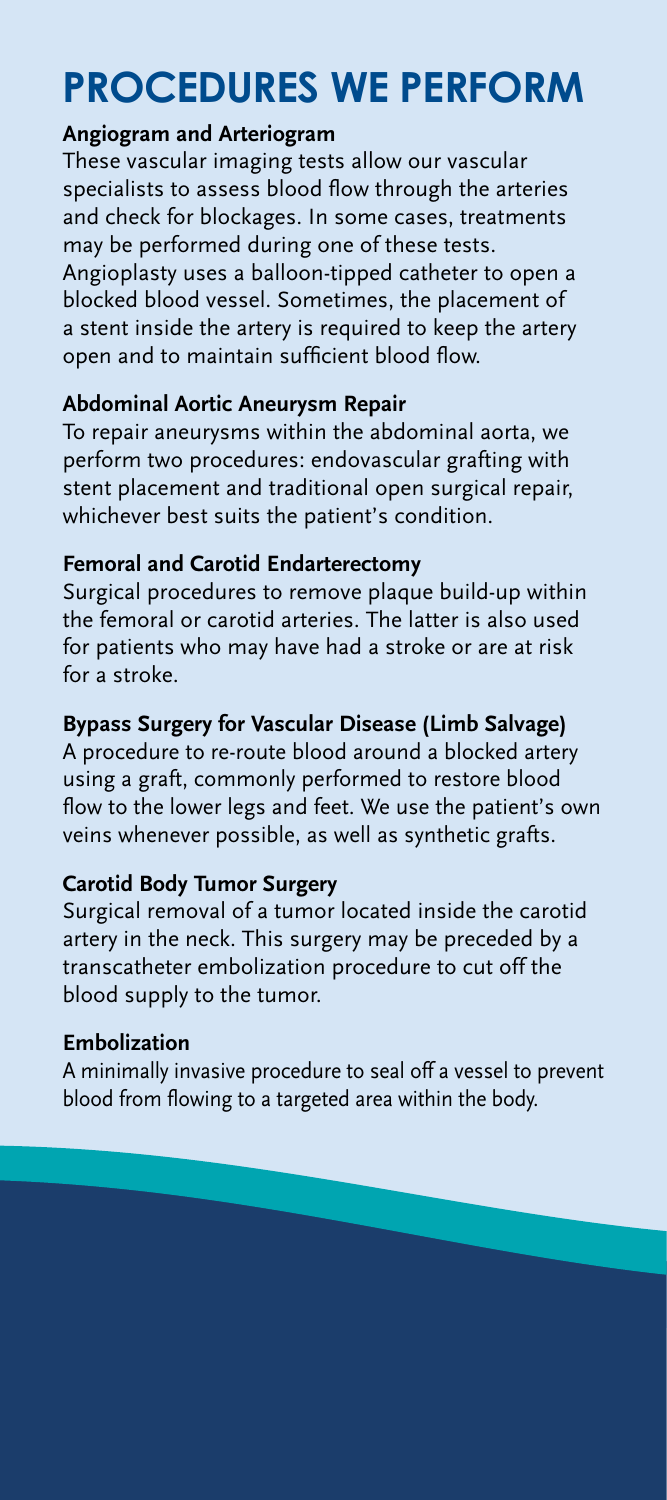#### **Endovascular treatment**

Performed inside the blood vessel, endovascular treatments are minimally invasive procedures to treat peripheral artery disease.

#### **Hybrid Procedures for Vascular Blockage**

Combines traditional open surgery with endovascular therapy to repair vessels or place stents, when an endovascular procedure by itself is not possible for the patient.

#### **Intravascular Ultrasound**

A diagnostic test that uses sound waves to generate images of the interior of blood vessels for complex disease.

#### **Mesenteric Bypass Surgery**

Creates an alternate route for blood flow from the aorta to the artery that supplies blood to the intestines.

#### **Varicose Vein Surgery**

If varicose veins are more severe, or if they are causing skin ulcers, surgery to remove the vein (vein stripping) may be required. In most cases however, a minimally invasive procedure known as endovascular laser vein therapy can be used to treat varicose veins.

#### **Vascular Access and Maintenance for Dialysis**

Includes the creation of a fistula for patients undergoing hemodialysis, as well as maintenance of fistula for long-term viability.